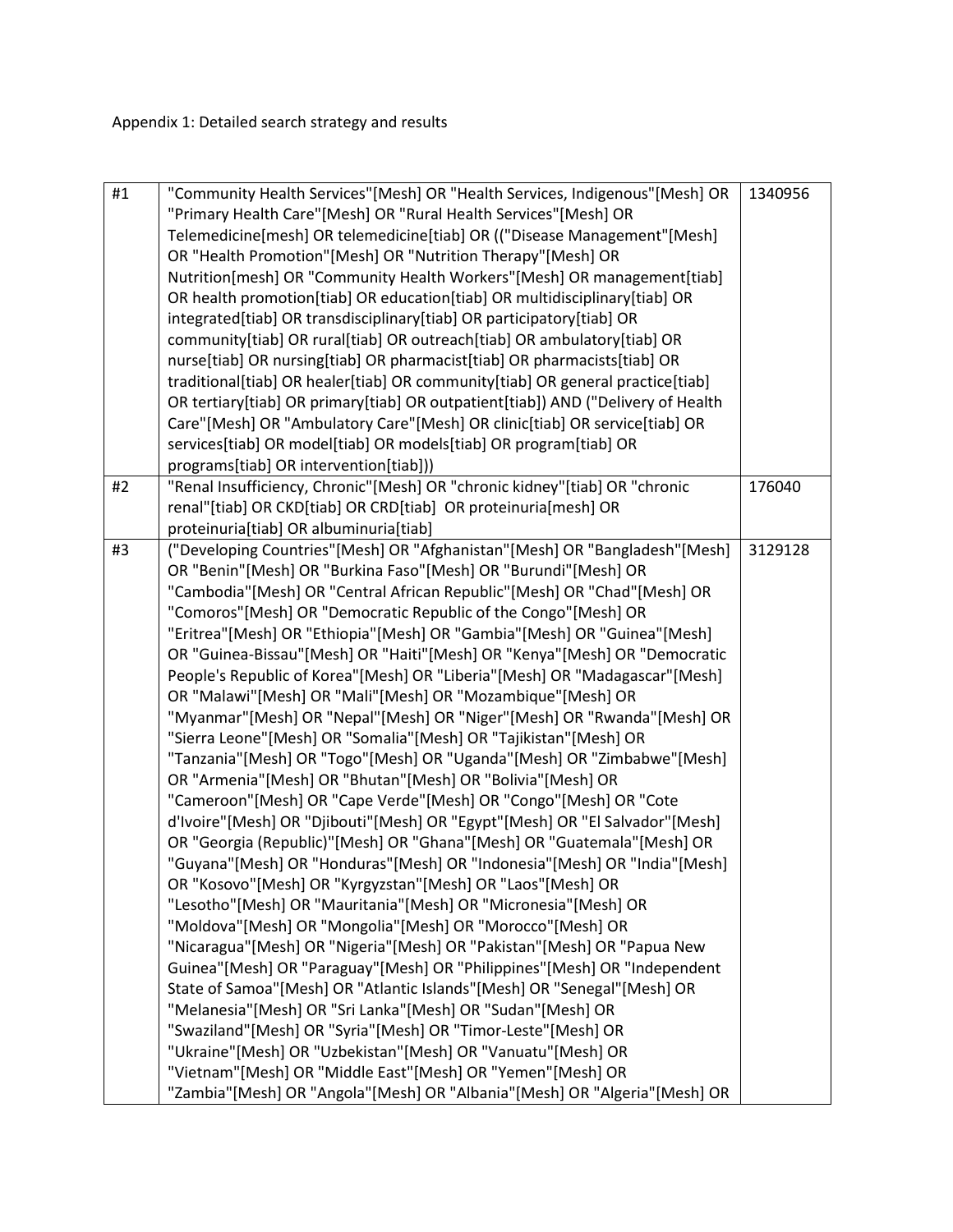"American Samoa"[Mesh] OR "Azerbaijan"[Mesh] OR "Republic of Belarus"[Mesh] OR "Belize"[Mesh] OR "Bosnia and Herzegovina"[Mesh] OR "Botswana"[Mesh] OR "Brazil"[Mesh] OR "Bulgaria"[Mesh] OR "China"[Mesh] OR "Colombia"[Mesh] OR "Costa Rica"[Mesh] OR "Cuba"[Mesh] OR "Dominica"[Mesh] OR "Dominican Republic"[Mesh] OR "Ecuador"[Mesh] OR "Fiji"[Mesh] OR "Gabon"[Mesh] OR "Grenada"[Mesh] OR "Iran"[Mesh] OR "Iraq"[Mesh] OR "Jamaica"[Mesh] OR "Jordan"[Mesh] OR "Kazakhstan"[Mesh] OR "Lebanon"[Mesh] OR "Libya"[Mesh] OR "Macedonia (Republic)"[Mesh] OR "Malaysia"[Mesh] OR "Indian Ocean Islands"[Mesh] OR "Mexico"[Mesh] OR "Montenegro"[Mesh] OR "Namibia"[Mesh] OR "Palau"[Mesh] OR "Panama"[Mesh] OR "Peru"[Mesh] OR "Romania"[Mesh] OR "Serbia"[Mesh] OR "Seychelles"[Mesh] OR "South Africa"[Mesh] OR "Saint Lucia"[Mesh] OR "Saint Vincent and the Grenadines"[Mesh] OR "Suriname"[Mesh] OR "Thailand"[Mesh] OR "Tonga"[Mesh] OR "Tunisia"[Mesh] OR "Turkey"[Mesh] OR "Turkmenistan"[Mesh] OR "Afghanistan"[all fields] OR "Bangladesh"[all fields] OR "Benin"[all fields] OR "Burkina Faso"[all fields] OR "Burundi"[all fields] OR "Cambodia"[all fields] OR "cabo verde"[all fields] OR "Central African Republic"[all fields] OR "Chad"[all fields] OR "Comoros"[all fields] OR "Democratic Republic of the Congo"[all fields] OR "Eritrea"[all fields] OR "Ethiopia"[all fields] OR "Gambia"[all fields] OR "Guinea"[all fields] OR "Guinea-Bissau"[all fields] OR "Haiti"[all fields] OR "Kenya"[all fields] OR "Democratic People's Republic of Korea"[all fields] OR "Liberia"[all fields] OR "Madagascar"[all fields] OR "Malawi"[all fields] OR "Mali"[all fields] OR "Mozambique"[all fields] OR "Myanmar"[all fields] OR "Nepal"[all fields] OR "Niger"[all fields] OR "Rwanda"[all fields] OR "Sierra Leone"[all fields] OR "Somalia"[all fields] OR "Tajikistan"[all fields] OR "Tanzania"[all fields] OR "Togo"[all fields] OR "Uganda"[all fields] OR "Zimbabwe"[all fields] OR "Armenia"[all fields] OR "Bhutan"[all fields] OR "Bolivia"[all fields] OR "Cameroon"[all fields] OR "Cape Verde"[all fields] OR "Congo"[all fields] OR "Cote d'Ivoire"[all fields] OR "Djibouti"[all fields] OR "Egypt"[all fields] OR "El Salvador"[all fields] OR "Georgia (Republic)"[all fields] OR "Ghana"[all fields] OR "Guatemala"[all fields] OR "Guyana"[all fields] OR "Honduras"[all fields] OR "Indonesia"[all fields] OR "India"[all fields] OR "Kiribati"[all fields] OR "Kosovo"[all fields] OR "Kyrgyzstan"[all fields] OR "Kyrgyz"[all fields] OR "Laos"[all fields] OR "lao"[all fields] OR "Lesotho"[all fields] OR "Mauritania"[all fields] OR "Micronesia"[all fields] OR "Moldova"[all fields] OR "Mongolia"[all fields] OR "Morocco"[all fields] OR "Nicaragua"[all fields] OR "Nigeria"[all fields] OR "Pakistan"[all fields] OR "Papua New Guinea"[all fields] OR "Paraguay"[all fields] OR "Philippines"[all fields] OR "Independent State of Samoa"[all fields] OR "Atlantic Islands"[all fields] OR "Sao Tome"[all fields] OR Principe[all fields] OR "Senegal"[all fields] OR "Melanesia"[all fields] OR "Solomon islands"[all fields] OR "Sri Lanka"[all fields] OR "Sudan"[all fields] OR "Swaziland"[all fields] OR "Syria"[all fields] OR "East Timor"[all fields] OR "Timor leste"[all fields] OR "Ukraine"[all fields] OR "Uzbekistan"[all fields] OR "Vanuatu"[all fields] OR "Vietnam"[all fields] OR "Middle East"[all fields] OR "west bank"[all fields] OR "Gaza"[all fields] OR "Yemen"[all fields] OR "Zambia"[all fields] OR "Angola"[all fields] OR "Albania"[all fields] OR "Algeria"[all fields] OR "Samoa"[all fields] OR "Azerbaijan"[all fields] OR "Republic of Belarus"[all fields] OR "Belize"[all fields] OR "Bosnia-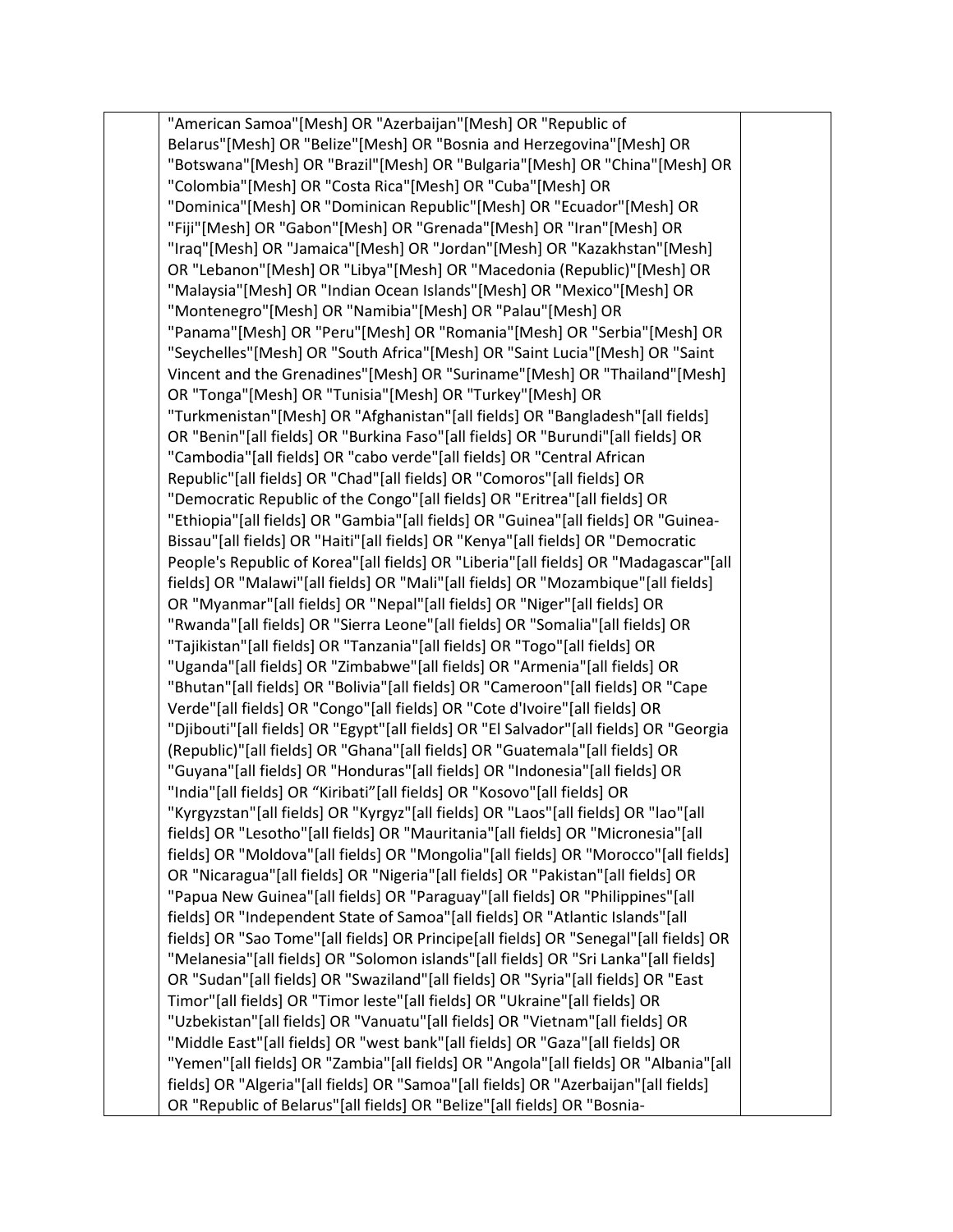|    | Herzegovina"[all fields] OR "Botswana"[all fields] OR "Brazil"[all fields] OR          |       |
|----|----------------------------------------------------------------------------------------|-------|
|    | "Bulgaria"[all fields] OR "China"[all fields] OR "Colombia"[all fields] OR "Costa      |       |
|    | Rica"[all fields] OR "Cuba"[all fields] OR "Dominica"[all fields] OR "Dominican        |       |
|    | Republic"[all fields] OR "Ecuador"[all fields] OR "Fiji"[all fields] OR "Gabon"[all    |       |
|    | fields] OR "Grenada"[all fields] OR "Iran"[all fields] OR "Iraq"[all fields] OR        |       |
|    | "Jamaica"[all fields] OR "Jordan"[all fields] OR "Kazakhstan"[all fields] OR           |       |
|    | "Lebanon"[all fields] OR "Libya"[all fields] OR "Macedonia"[all fields] OR             |       |
|    | "Malaysia"[all fields] OR "Indian Ocean Islands"[all fields] OR "Maldives"[all         |       |
|    | fields] OR "Marshall Islands"[all fields] OR "Mauritius"[all fields] OR "Mexico"[all   |       |
|    | fields] OR "Montenegro"[all fields] OR "Namibia"[all fields] OR "Palau"[all fields]    |       |
|    | OR "Panama"[all fields] OR "Peru"[all fields] OR "Romania"[all fields] OR              |       |
|    | "Serbia"[all fields] OR "Seychelles"[all fields] OR "South Africa"[all fields] OR      |       |
|    | "Saint Lucia"[all fields] OR "Saint Vincent and the Grenadines"[all fields] OR         |       |
|    | "Suriname"[all fields] OR "Thailand"[all fields] OR "Tonga"[all fields] OR             |       |
|    | "Tunisia"[all fields] OR "Turkey"[all fields] OR "Turkmenistan"[all fields] OR         |       |
|    | "Tuvalu"[all fields] OR "low resource"[all fields] OR "under-resourced"[all fields]    |       |
|    | OR "resource poor"[all fields] OR "under-developed"[all fields] OR                     |       |
|    | "underdeveloped"[all fields] OR "developing country"[all fields] OR "developing        |       |
|    | countries"[all fields] OR "developing world"[all fields] OR "third world" [all fields] |       |
|    | OR Imic[all fields] OR (low[all fields] AND middle[all fields] AND income[all          |       |
|    | fields]))                                                                              |       |
| #4 | #1 AND #2 AND #3                                                                       | 2136  |
| #5 | #4 NOT (Editorial[ptyp] OR Letter[ptyp] OR Case Reports[ptyp] OR                       | 1937  |
|    | Comment[ptyp] OR "Meta-Analysis" [Publication Type]) NOT (animals[mh] NOT              |       |
|    | humans[mh])                                                                            |       |
| #6 | #5 AND ("2016/02/15"[Date - Entrez] : "3000"[Date - Entrez])                           | 2,572 |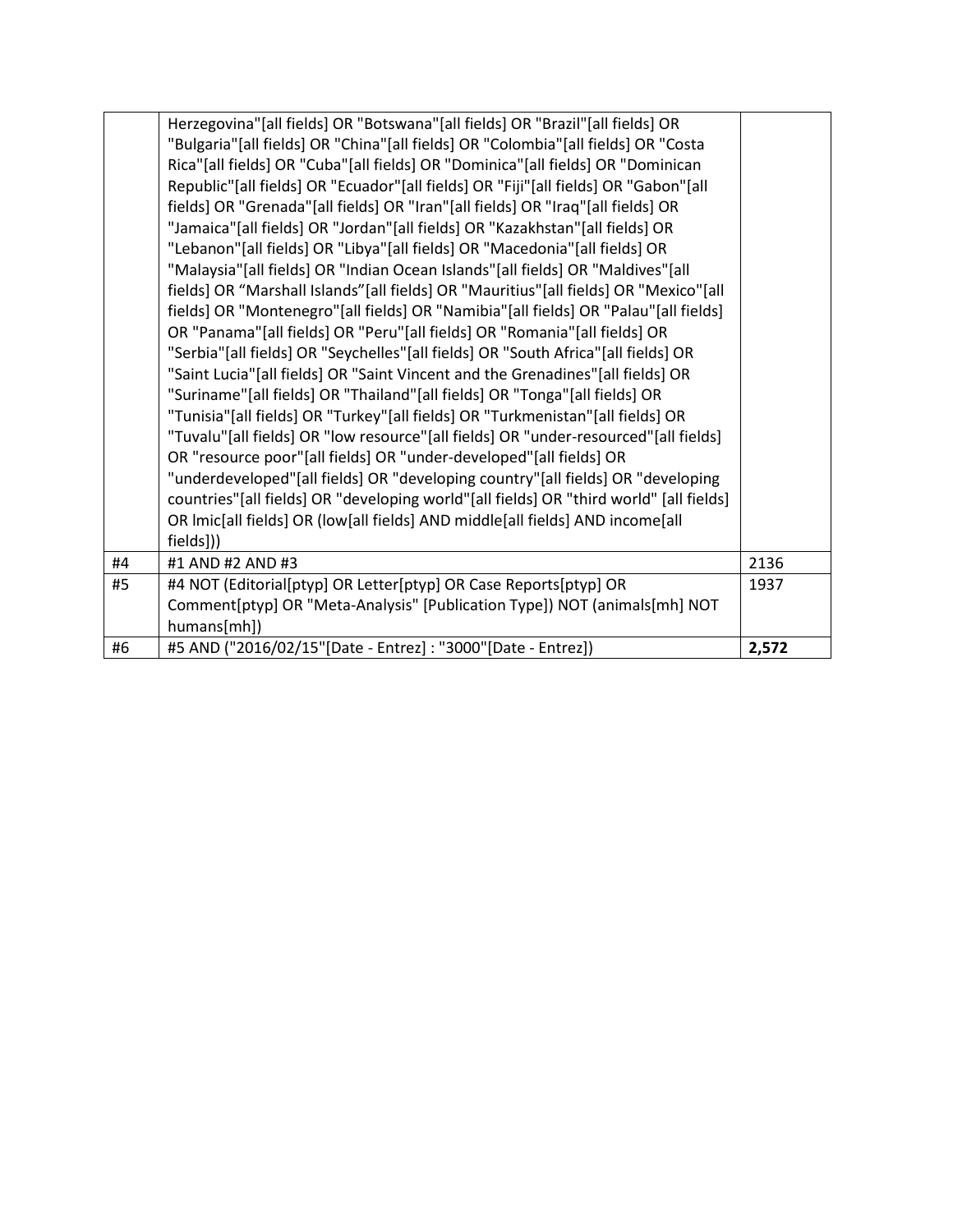## **Embase:**

| Set | Terms                                                                                                                                  | Results |
|-----|----------------------------------------------------------------------------------------------------------------------------------------|---------|
| #1  | 'community care'/exp OR 'transcultural care'/exp OR 'primary health care'/exp                                                          | 1000841 |
|     | OR 'rural health care'/exp OR 'telemedicine'/exp OR telemedicine:ab,ti OR                                                              |         |
|     | (('disease management'/exp OR 'health education'/exp OR 'diet therapy'/exp OR                                                          |         |
|     | 'nutrition'/exp OR 'health auxiliary'/exp OR management:ab,ti OR health                                                                |         |
|     | promotion:ab,ti OR education:ab,ti OR multidisciplinary:ab,ti OR integrated:ab,ti                                                      |         |
|     | OR transdisciplinary:ab,ti OR participatory:ab,ti OR community:ab,ti OR                                                                |         |
|     | rural:ab,ti OR outreach:ab,ti OR ambulatory:ab,ti OR nurse:ab,ti OR nursing:ab,ti                                                      |         |
|     | OR pharmacist:ab,ti OR pharmacists:ab,ti OR traditional:ab,ti OR healer:ab,ti OR                                                       |         |
|     | community:ab,ti OR general practice:ab,ti OR tertiary:ab,ti OR primary:ab,ti OR                                                        |         |
|     | outpatient:ab,ti) AND ('health care delivery'/exp OR clinic:ab,ti OR service:ab,ti                                                     |         |
|     | OR services:ab,ti OR model:ab,ti OR models:ab,ti OR program:ab,ti OR<br>programs:ab,ti OR intervention:ab,ti))                         |         |
| #2  | 'chronic kidney failure'/exp OR 'proteinuria'/exp OR "chronic kidney":ab,ti OR                                                         | 210164  |
|     | "chronic renal":ab,ti OR CKD:ab,ti OR CRD:ab,ti OR proteinuria:ab,ti OR                                                                |         |
|     | albuminuria:ab,ti                                                                                                                      |         |
| #3  | 'developing country'/exp OR 'Afghanistan'/exp OR 'Bangladesh'/exp OR                                                                   | 3845167 |
|     | 'Benin'/exp OR 'Burkina Faso'/exp OR 'Burundi'/exp OR 'Cambodia'/exp OR                                                                |         |
|     | 'Central African Republic'/exp OR 'Chad'/exp OR 'Comoros'/exp OR 'Democratic                                                           |         |
|     | Republic Congo'/exp OR 'Congo'/exp OR 'Eritrea'/exp OR 'Ethiopia'/exp OR                                                               |         |
|     | 'Gambia'/exp OR 'Guinea'/exp OR 'Guinea-Bissau'/exp OR 'Haiti'/exp OR                                                                  |         |
|     | 'Kenya'/exp OR 'North Korea'/exp OR 'Liberia'/exp OR 'Madagascar'/exp OR                                                               |         |
|     | 'Malawi'/exp OR 'Mozambique'/exp OR 'Myanmar'/exp OR 'Nepal'/exp OR                                                                    |         |
|     | 'Niger'/exp OR 'Nigeria'/exp OR 'Rwanda'/exp OR 'Sierra Leone'/exp OR                                                                  |         |
|     | 'Somalia'/exp OR 'Tajikistan'/exp OR 'Tanzania'/exp OR 'Togo'/exp OR                                                                   |         |
|     | 'Uganda'/exp OR 'Zimbabwe'/exp OR 'Armenia'/exp OR 'Bhutan'/exp OR                                                                     |         |
|     | 'Bolivia'/exp OR 'Cameroon'/exp OR 'Cape Verde'/exp OR 'Cote d'Ivoire'/exp OR                                                          |         |
|     | 'Djibouti'/exp OR 'Egypt'/exp OR 'El Salvador'/exp OR 'Georgia (republic)'/exp OR                                                      |         |
|     | 'Ghana'/exp OR 'Guatemala'/exp OR 'Guyana'/exp OR 'Honduras'/exp OR                                                                    |         |
|     | 'Indonesia'/exp OR 'India'/exp OR 'Kosovo'/exp OR 'Kyrgyzstan'/exp OR                                                                  |         |
|     | 'Laos'/exp OR 'Lesotho'/exp OR 'Mauritania'/exp OR 'Federated States of                                                                |         |
|     | Micronesia'/exp OR 'Moldova'/exp OR 'Mongolia'/exp OR 'Nicaragua'/exp OR                                                               |         |
|     | 'Pakistan'/exp OR 'Papua New Guinea'/exp OR 'Philippines'/exp OR 'Samoa'/exp                                                           |         |
|     | OR 'Sao Tome and Principe'/exp OR 'Senegal'/exp OR 'Solomon Islands'/exp OR                                                            |         |
|     | 'Sri Lanka'/exp OR 'Sudan'/exp OR 'Swaziland'/exp OR 'Syrian Arab Republic'/exp                                                        |         |
|     | OR 'Timor-Leste'/exp OR 'Ukraine'/exp OR 'Uzbekistan'/exp OR 'Vanuatu'/exp OR                                                          |         |
|     | 'Viet Nam'/exp OR 'Yemen'/exp OR 'Zambia'/exp OR 'Angola'/exp OR                                                                       |         |
|     | 'Albania'/exp OR 'Algeria'/exp OR 'American Samoa'/exp OR 'Azerbaijan'/exp OR                                                          |         |
|     | 'Belarus'/exp OR 'Belize'/exp OR 'Bosnia and Herzegovina'/exp OR<br>'Botswana'/exp OR 'Brazil'/exp OR 'Bulgaria'/exp OR 'China'/exp OR |         |
|     | 'Colombia'/exp OR 'Costa Rica'/exp OR 'Cuba'/exp OR 'Dominica'/exp OR                                                                  |         |
|     | 'Dominican Republic'/exp OR 'Ecuador'/exp OR 'Fiji'/exp OR 'Gabon'/exp OR                                                              |         |
|     | 'Grenada'/exp OR 'Iran'/exp OR 'Iraq'/exp OR 'Jamaica'/exp OR 'Jordan'/exp OR                                                          |         |
|     | 'Kazakhstan'/exp OR 'Lebanon'/exp OR 'Libyan Arab Jamahiriya'/exp OR                                                                   |         |
|     | 'Macedonia (republic)'/exp OR 'Malaysia'/exp OR 'Maldives'/exp OR                                                                      |         |
|     | 'Mexico'/exp OR 'Montenegro (republic)'/exp OR 'Namibia'/exp OR 'Palau'/exp                                                            |         |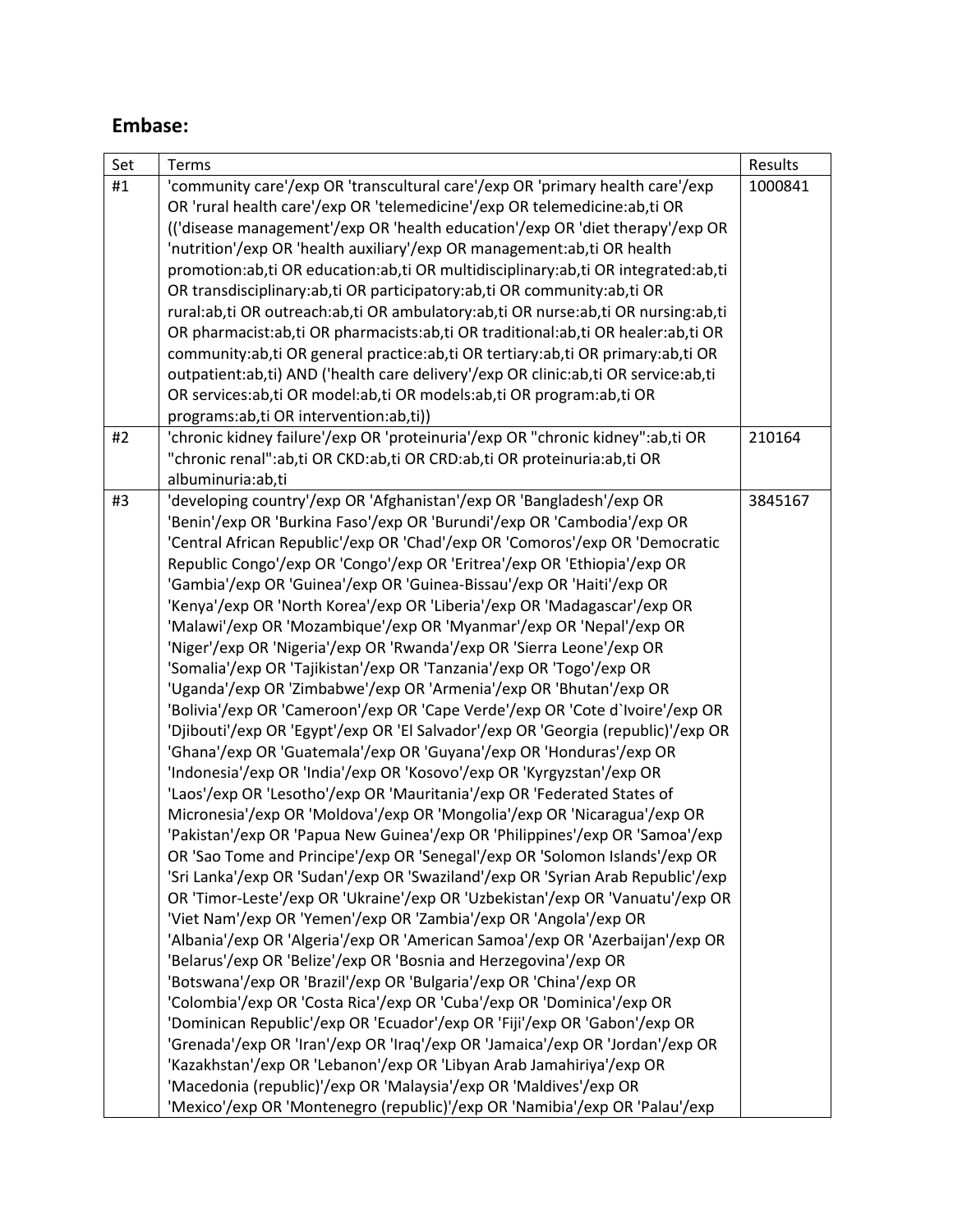OR 'Panama'/exp OR 'Peru'/exp OR 'Romania'/exp OR 'Serbia'/exp OR 'Seychelles'/exp OR 'South Africa'/exp OR 'Saint Lucia'/exp OR 'Saint Vincent and the Grenadines'/exp OR 'Suriname'/exp OR 'Thailand'/exp OR 'Tonga'/exp OR 'Tunisia'/exp OR 'Turkey (republic)'/exp OR 'Turkmenistan'/exp OR 'Afghanistan':ab,ti,ca OR 'Bangladesh':ab,ti,ca OR 'Benin':ab,ti,ca OR 'Burkina Faso':ab,ti,ca OR 'Burundi':ab,ti,ca OR 'Cambodia':ab,ti,ca OR 'cabo verde':ab,ti,ca OR 'Central African Republic':ab,ti,ca OR 'Chad':ab,ti,ca OR 'Comoros':ab,ti,ca OR 'Congo':ab,ti,ca OR 'Eritrea':ab,ti,ca OR 'Ethiopia':ab,ti,ca OR 'Gambia':ab,ti,ca OR 'Guinea':ab,ti,ca OR 'Haiti':ab,ti,ca OR 'Kenya':ab,ti,ca OR 'Korea':ab,ti,ca OR 'Liberia':ab,ti,ca OR 'Madagascar':ab,ti,ca OR 'Malawi':ab,ti,ca OR 'Mali':ab,ti,ca OR 'Mozambique':ab,ti,ca OR 'Myanmar':ab,ti,ca OR 'Nepal':ab,ti,ca OR 'Niger':ab,ti,ca OR 'Rwanda':ab,ti,ca OR 'Sierra Leone':ab,ti,ca OR 'Somalia':ab,ti,ca OR 'Tajikistan':ab,ti,ca OR 'Tanzania':ab,ti,ca OR 'Togo':ab,ti,ca OR 'Uganda':ab,ti,ca OR 'Zimbabwe':ab,ti,ca OR 'Armenia':ab,ti,ca OR 'Bhutan':ab,ti,ca OR 'Bolivia':ab,ti,ca OR 'Cameroon':ab,ti,ca OR 'Cape Verde':ab,ti,ca OR 'Congo':ab,ti,ca OR 'Cote dIvoire':ab,ti,ca OR 'ivory coast':ab,ti,ca OR 'Djibouti':ab,ti,ca OR 'Egypt':ab,ti,ca OR 'El Salvador':ab,ti,ca OR 'Georgia':ab,ti,ca OR 'Ghana':ab,ti,ca OR 'Guatemala':ab,ti,ca OR 'Guyana':ab,ti,ca OR 'Honduras':ab,ti,ca OR 'Indonesia':ab,ti,ca OR 'India':ab,ti,ca OR 'Kiribati':ab,ti,ca OR 'Kosovo':ab,ti,ca OR 'Kyrgyzstan':ab,ti,ca OR 'Kyrgyz':ab,ti,ca OR 'Laos':ab,ti,ca OR 'lao':ab,ti,ca OR 'Lesotho':ab,ti,ca OR 'Mauritania':ab,ti,ca OR 'Micronesia':ab,ti,ca OR 'Moldova':ab,ti,ca OR 'Mongolia':ab,ti,ca OR 'Morocco':ab,ti,ca OR 'Nicaragua':ab,ti,ca OR 'Nigeria':ab,ti,ca OR 'Pakistan':ab,ti,ca OR 'Papua New Guinea':ab,ti,ca OR 'Paraguay':ab,ti,ca OR 'Philippines':ab,ti,ca OR 'Samoa':ab,ti,ca OR 'Atlantic Islands':ab,ti,ca OR 'Sao Tome':ab,ti,ca OR Principe:ab,ti,ca OR 'Senegal':ab,ti,ca OR 'Melanesia':ab,ti,ca OR 'Solomon islands':ab,ti,ca OR 'Sri Lanka':ab,ti,ca OR 'Sudan':ab,ti,ca OR 'Swaziland':ab,ti,ca OR 'Syria':ab,ti,ca OR 'East Timor':ab,ti,ca OR 'Timor leste':ab,ti,ca OR 'Ukraine':ab,ti,ca OR 'Uzbekistan':ab,ti,ca OR 'Vanuatu':ab,ti,ca OR 'Vietnam':ab,ti,ca OR 'Middle East':ab,ti,ca OR 'west bank':ab,ti,ca OR 'Gaza':ab,ti,ca OR 'Yemen':ab,ti,ca OR 'Zambia':ab,ti,ca OR 'Angola':ab,ti,ca OR 'Albania':ab,ti,ca OR 'Algeria':ab,ti,ca OR 'Samoa':ab,ti,ca OR 'Azerbaijan':ab,ti,ca OR 'Republic of Belarus':ab,ti,ca OR 'Belize':ab,ti,ca OR Bosnia:ab,ti,ca OR Herzegovina:ab,ti,ca OR 'Botswana':ab,ti,ca OR 'Brazil':ab,ti,ca OR 'Bulgaria':ab,ti,ca OR 'China':ab,ti,ca OR 'Colombia':ab,ti,ca OR 'Costa Rica':ab,ti,ca OR 'Cuba':ab,ti,ca OR 'Dominica':ab,ti,ca OR 'Dominican Republic':ab,ti,ca OR 'Ecuador':ab,ti,ca OR 'Fiji':ab,ti,ca OR 'Gabon':ab,ti,ca OR 'Grenada':ab,ti,ca OR 'Iran':ab,ti,ca OR 'Iraq':ab,ti,ca OR 'Jamaica':ab,ti,ca OR 'Jordan':ab,ti,ca OR 'Kazakhstan':ab,ti,ca OR 'Lebanon':ab,ti,ca OR 'Libya':ab,ti,ca OR 'Macedonia':ab,ti,ca OR 'Malaysia':ab,ti,ca OR 'Indian Ocean Islands':ab,ti,ca OR 'Maldives':ab,ti,ca OR 'Marshall Islands':ab,ti,ca OR 'Mauritius':ab,ti,ca OR 'Mexico':ab,ti,ca OR 'Montenegro':ab,ti,ca OR 'Namibia':ab,ti,ca OR 'Palau':ab,ti,ca OR 'Panama':ab,ti,ca OR 'Peru':ab,ti,ca OR 'Romania':ab,ti,ca OR 'Serbia':ab,ti,ca OR 'Seychelles':ab,ti,ca OR 'South Africa':ab,ti,ca OR 'Saint Lucia':ab,ti,ca OR 'Saint Vincent and the Grenadines':ab,ti,ca OR 'Suriname':ab,ti,ca OR 'Thailand':ab,ti,ca OR 'Tonga':ab,ti,ca OR 'Tunisia':ab,ti,ca OR 'Turkey':ab,ti,ca OR 'Turkmenistan':ab,ti,ca OR 'Tuvalu':ab,ti,ca OR 'low resource':ab,ti OR 'under resourced':ab,ti OR 'resource poor':ab,ti OR 'under